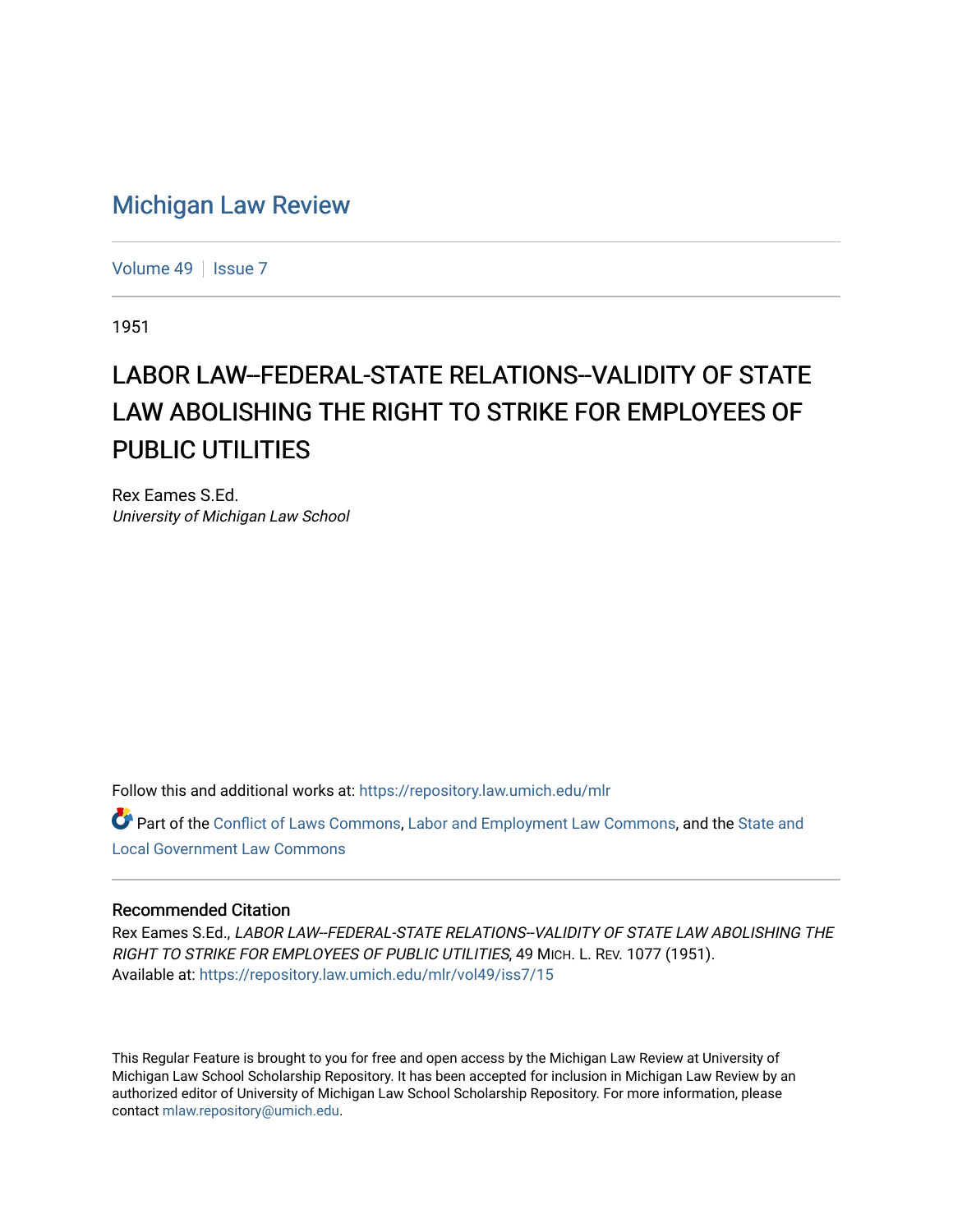LABOR LAW-FEDERAL-STATE RELATIONS-VALIDITY OF STATE LAW ABOL-ISHING THE RIGHT TO STRIKE FOR EMPLOYEES OF PUBLIC UTILITIES-In 1948, petitioner-union of the employees of the transit system in the City of Milwaukee called a strike upon failure to agree with the transit company on wages, hours, and working conditions. Under the Wisconsin Public Utility Anti-Strike Law,1 a state court issued an injunction perpetually restraining petitioner from calling a strike which would cause an interruption of the passenger service of the transit company; petitioner complied therewith. The Wisconsin Supreme Court affirmed the issuance of the injunction, and the United States Supreme Court granted certiorari. Thereafter, the United States Supreme Court granted certiorari to a union of the employees of the gas works in the City of Milwaukee in another case which presented questions substantially similar to those presented by the appeal of the first petitioner-union. *Held,* both judgments reversed. The state legislation under which the injunctions had been issued was invalid, for it denied petitioners a right guaranteed by the federal Labor Management Relations Act of 1947. *Amalgamated Assn. of Street Electric Railway* & *Motor Coach Employees of America, Div. 998 v. Wisconsin Employment Relations Board,* **(U.S.** 1951) 71 S.Ct. 359.

Under our federal system, the judiciary possesses the exceedingly delicate and complex task of clarifying the extent to which federal legislation has penetrated and occupied an area in which the federal and state governments enjoy concurrent powers. The consequence of such federal occupation is exclusion of state action. The principal case is the latest in a series of important Supreme Court decisions seeking to delineate the relative positions of the state and federal governments in the regulation of labor relations generally;2 the principal case deals with regulation of the right to strike. It is clear that prior to the adoption of the National Labor Relations Act of 1935,<sup>3</sup> the states were free to regulate or prohibit strikes.4 In the principal case, a majority of the United States Supreme Court concluded that Congress has guaranteed the right to strike of all employees whose employment affects interstate commerce by the enactment of the

1 Wis. Stat. (1947) §111.50 et seq. Sec. 111.62 stated, "It shall be unlawful for any group of employees of a public utility employer acting in concert to call a strike or to go out on strike, or to cause any work stoppage or slowdown which would cause an interruption of an essential service." The act provided for a system of compulsory arbitration with the decision of the arbitrators being final and binding upon the parties. The act vested in the state circuit courts jurisdiction to enjoin violations of the act.

<sup>2</sup> For a listing of decisions involving this question in respect to federal labor legislation, see the dissenting opinion in the principal case. For an excellent discussion of the question, see Smith, "The Taft-Hartley Act and State Jurisdiction Over Labor Relations," 46 MICH. L. REv. 593 (1948).

349 Stat. L. 449, 29 U.S.C. (1935) §151 et seq.

4 "Neither the common law, nor the Fourteenth Amendment confers the absolute right to strike." Dorchy v. Kansas, 272 U.S. 306 at 311, 47 S.Ct. 86 (1926).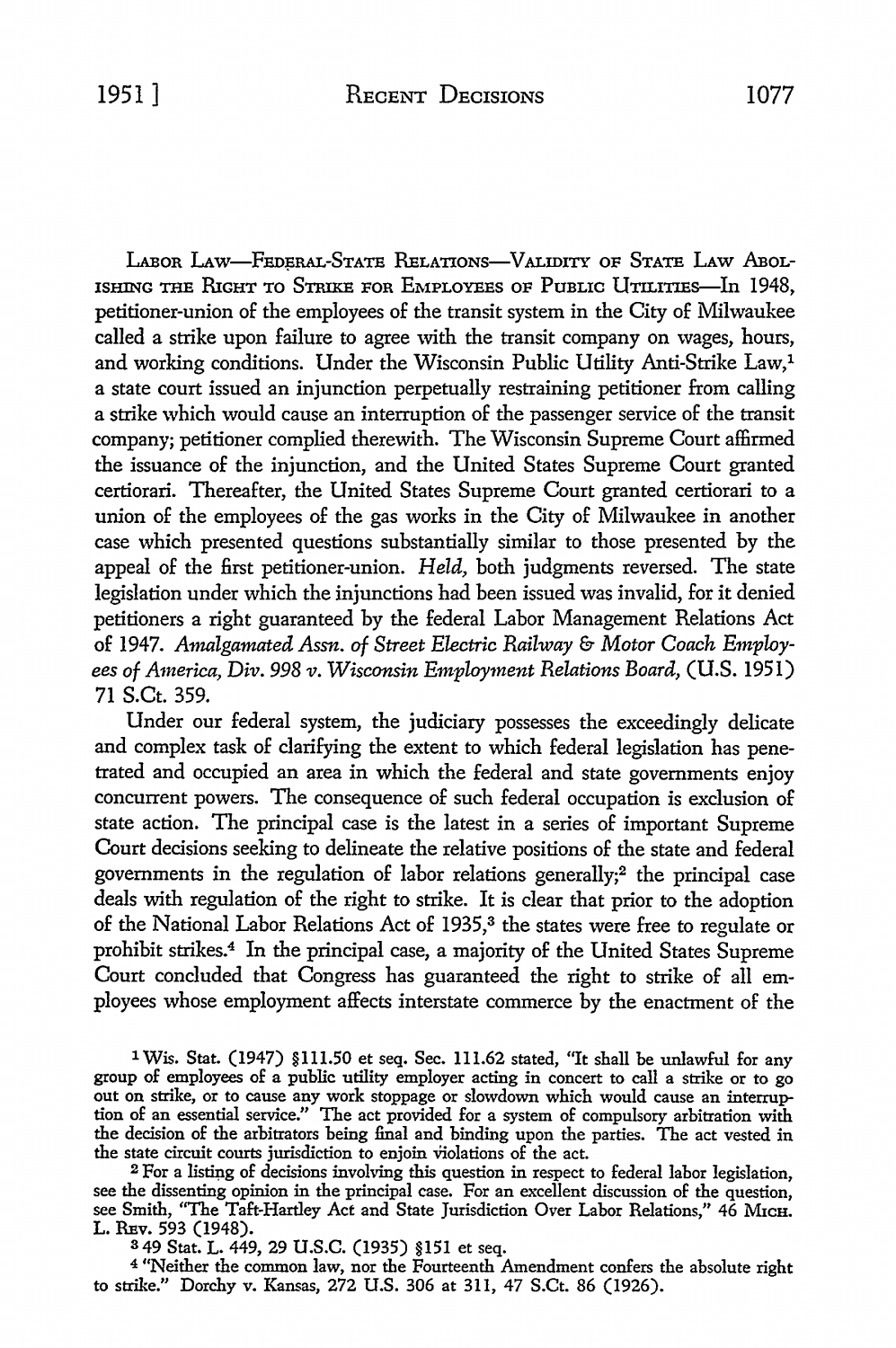National Labor Relations Act of 1935,<sup>5</sup> as amended by the Labor-Management Relations Act of 1947,<sup>6</sup> section 7 of which safeguards the "right  $\dots$  to engage in  $\ldots$  concerted activities for the purposes of collective bargaining  $\ldots$ ." Some judicial probing of the intent of Congress in respect to this provision had preceded the decision in the principal case. Neither sit-down strikes<sup>8</sup> nor mass picketing<sup>9</sup>fell within its compass. In *International Union, U.A.W., A.F.L. Local*  232 *v. Wisconsin Employment Relations Board,10* the Court held that frequent, unannounced stoppages by employees during work hours for the ostensible purpose of conducting union meetings were not within the protective scope of "concerted activities." In addition, the majority opinion in that case used language strongly intimating that the Labor Management Relations Act of 1947<sup>11</sup> was not even intended to protect the more usual, full-scale strike against state regulation.12 However, when that issue was more squarely presented to the Court in *International Union of U.A.W. of America v. O'Brien,13* the Court stated: "In the National Labor Relations Act of 1935 ... as amended by the Labor Management Relations Act . . . Congress safeguarded the exercise by employees of 'concerted activities' and expressly recognized the right to strike."<sup>14</sup> This case involved the validity of Michigan legislation requiring a majority authorization of employees before a strike could be called: it applied to all industry in Michigan. In declaring such legislation invalid, the Court employed language appropriate for both the "occupation"<sup>15</sup> and "conflict"<sup>16</sup> theories utilized for testing the validity of state action. The language in the principal case indicated a fairly strong reliance upon the "conflict" rationale.17 Excluding

5 Supra note 3.

6 61 Stat. L. 136, 29 U.S.C. (1947) §141 et seq.

7 Also of importance is section 13 which provides, "Nothing in this Act, except as specifically provided for herein, shall be construed so as either to interfere with or impede or diminish in any way the right to strike, or to affect the limitations or qualifications on that right."

8 National Labor Relations Board v. Fansteel Metallurgical Corp., 306 U.S. 240, 59 S.Ct. 490 (1939).

<sup>9</sup>Allen-Bradley Local No. llll, United Electrical, Radio & Machine Workers of America v. Wisconsin Employment Relations Board, 315 U.S. 740, 62 S.Ct. 820 (1942).<br><sup>10</sup> 336 U.S. 245, 69 S.Ct. 516 (1949), discussed in 47 M1cH. L. REv. 1201 (1949).

<sup>11</sup>Supra note 6. 12 The effect of section <sup>7</sup>of the LMRA was to prevent any state from treating "otherwise lawful activities to aid unionization as an illegal conspiracy merely because they are undertaken by many persons acting in concert." (At 258). In reference to section 13, the Court stated at 258-9: "This provision, as carried over into the Labor-Management Relations Act, does not purport to create, establish, or define the right to strike .... It did not purport to modify the body of law as to the legality of strikes as it then existed. This Court less than a decade earlier had stated that law to be that the state constitutionally could prohibit strikes and make a violation criminal."

13 339 U.S. 454, 70 S.Ct. 781 (1950), noted in 49 MrcH. L. REv. 144 (1950). 14 Id. at 456-57.

15 "Congress occupied this field and closed it to state regulation." Id. at 457.

16 ''Even if some state legislation in this area could be sustained, the particular statute before us could not stand. For it conflicts with the federal Act." Id. at 458.

17"... the state legislation is in conflict with federal law." Principal case at 365. "Such state legislation must yield as conllicting with the exercise of federally protected labor rights." Id. at 366. "This Court . . . must . . . declare invalid state regulation which impinges on that legislation." Id. at 367.

 $\overline{a}$